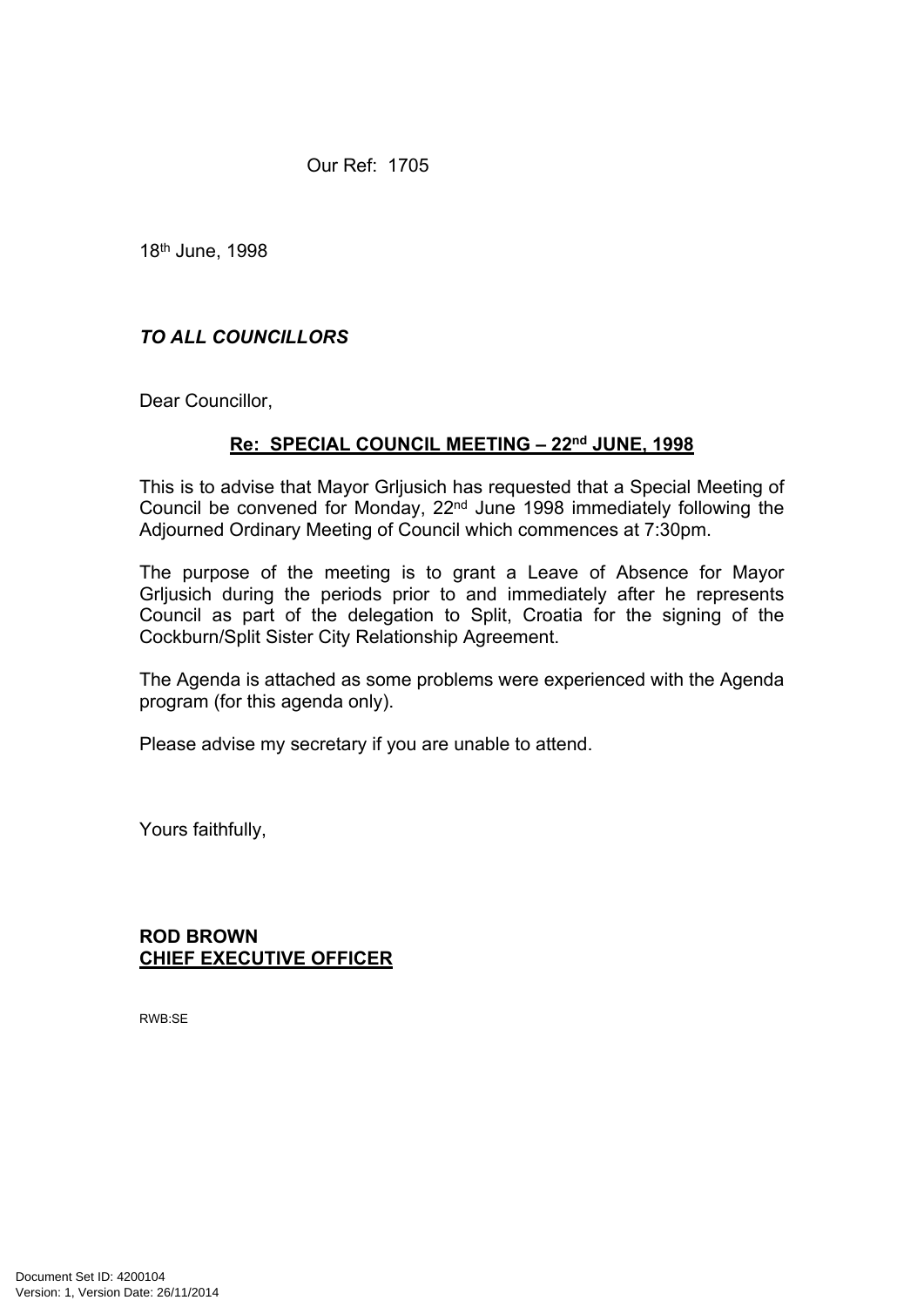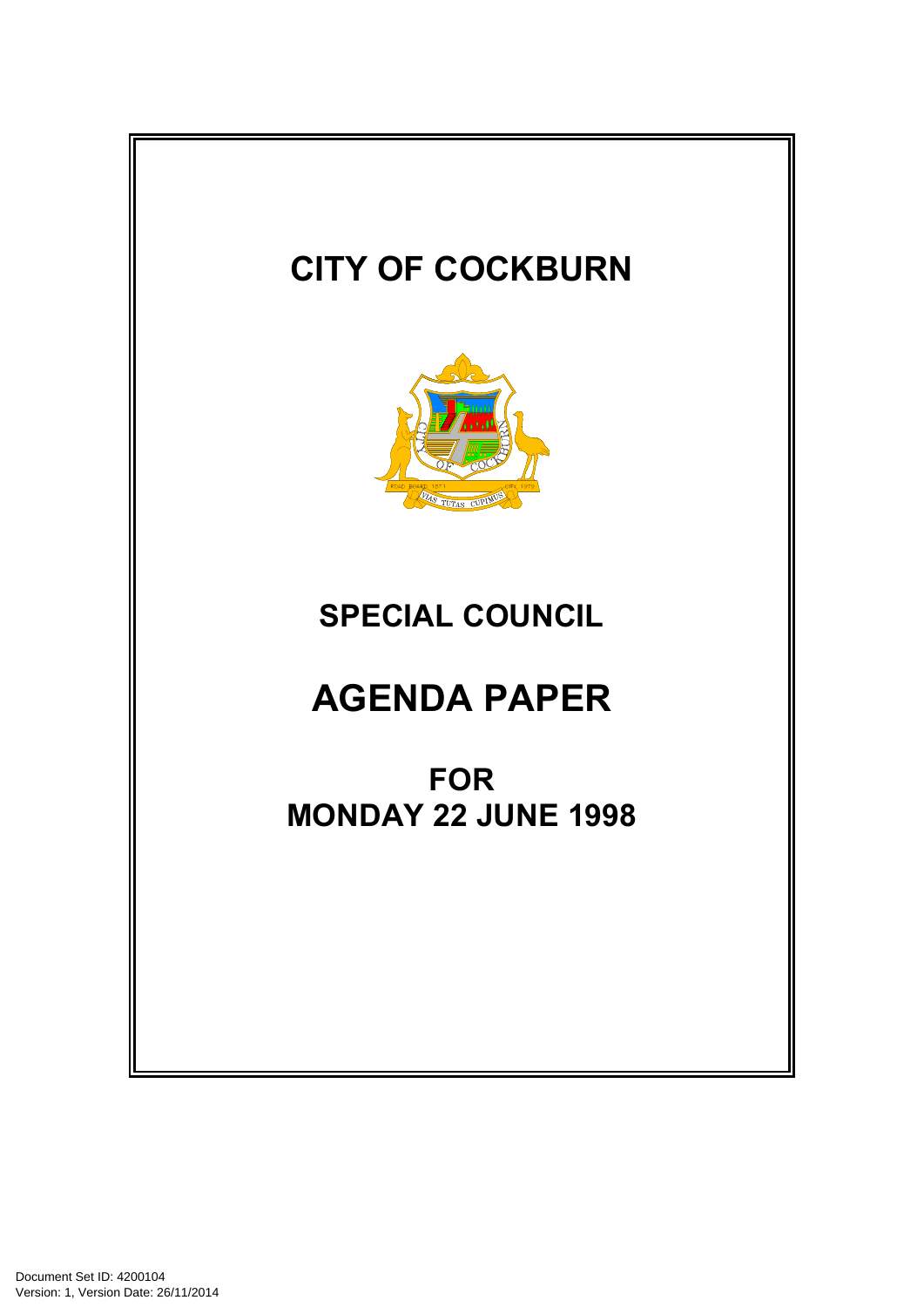# **CITY OF COCKBURN**

#### **SUMMARY OF AGENDA TO BE PRESENTED TO THE SPECIAL COUNCIL MEETING TO BE HELD ON MONDAY, 22 JUNE 1998 AT 9:30 P.M.**

### **Page**

 $\equiv$ 

| 1. APPOINTMENT OF PRESIDING MEMBER [IF REQUIRED]1                                |  |
|----------------------------------------------------------------------------------|--|
|                                                                                  |  |
|                                                                                  |  |
|                                                                                  |  |
| 4.1 (scm22/6/98) - To Grant a Leave of Absence to Mayor J. Grijusich<br>$\sim$ 1 |  |
| 5. (scm22/6/98) - Leave of Absence - Mayor J. Grijusich (1705) 1                 |  |

 $\equiv$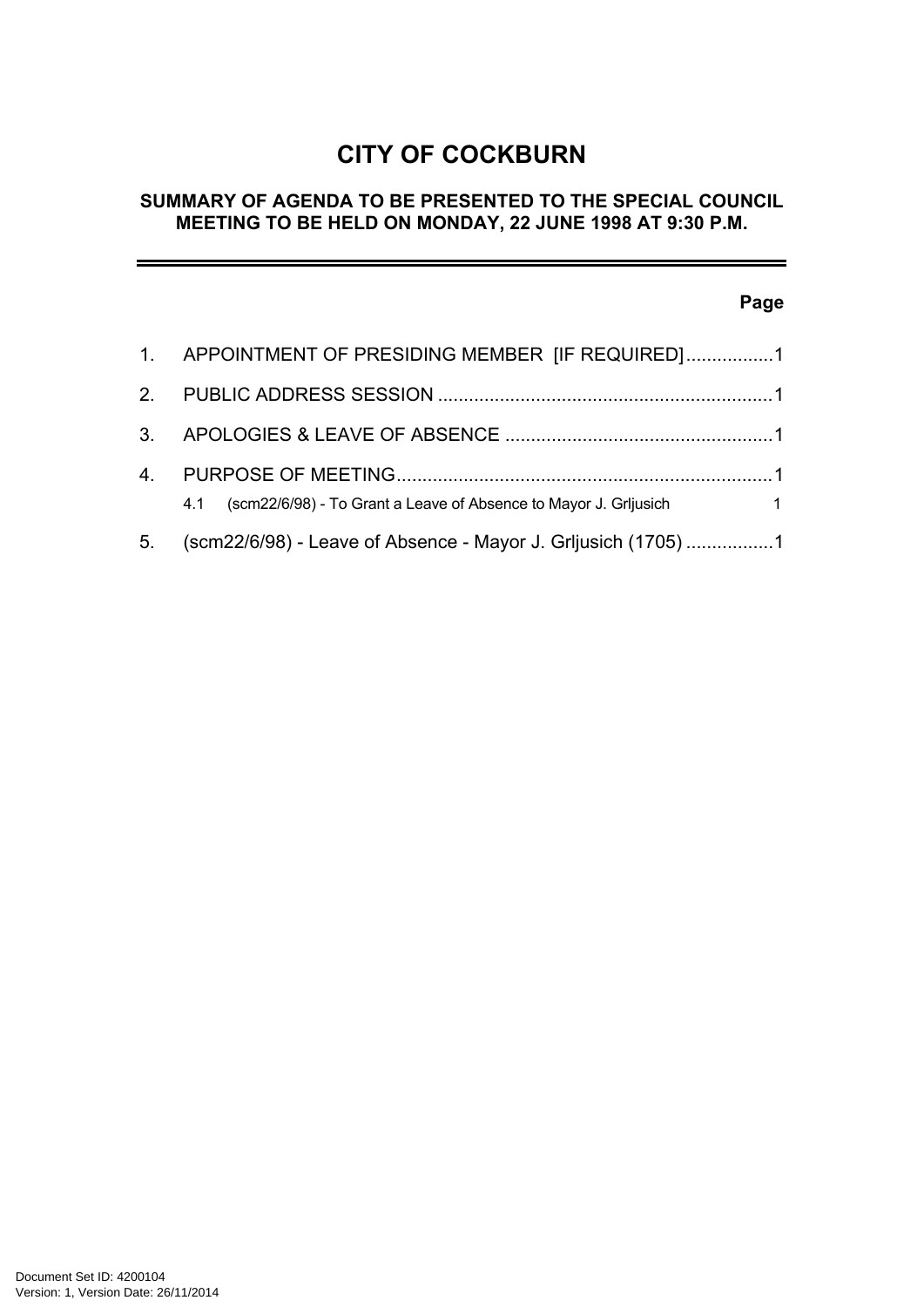Document Set ID: 4200104<br>Version: 1, Version Date: 26/11/2014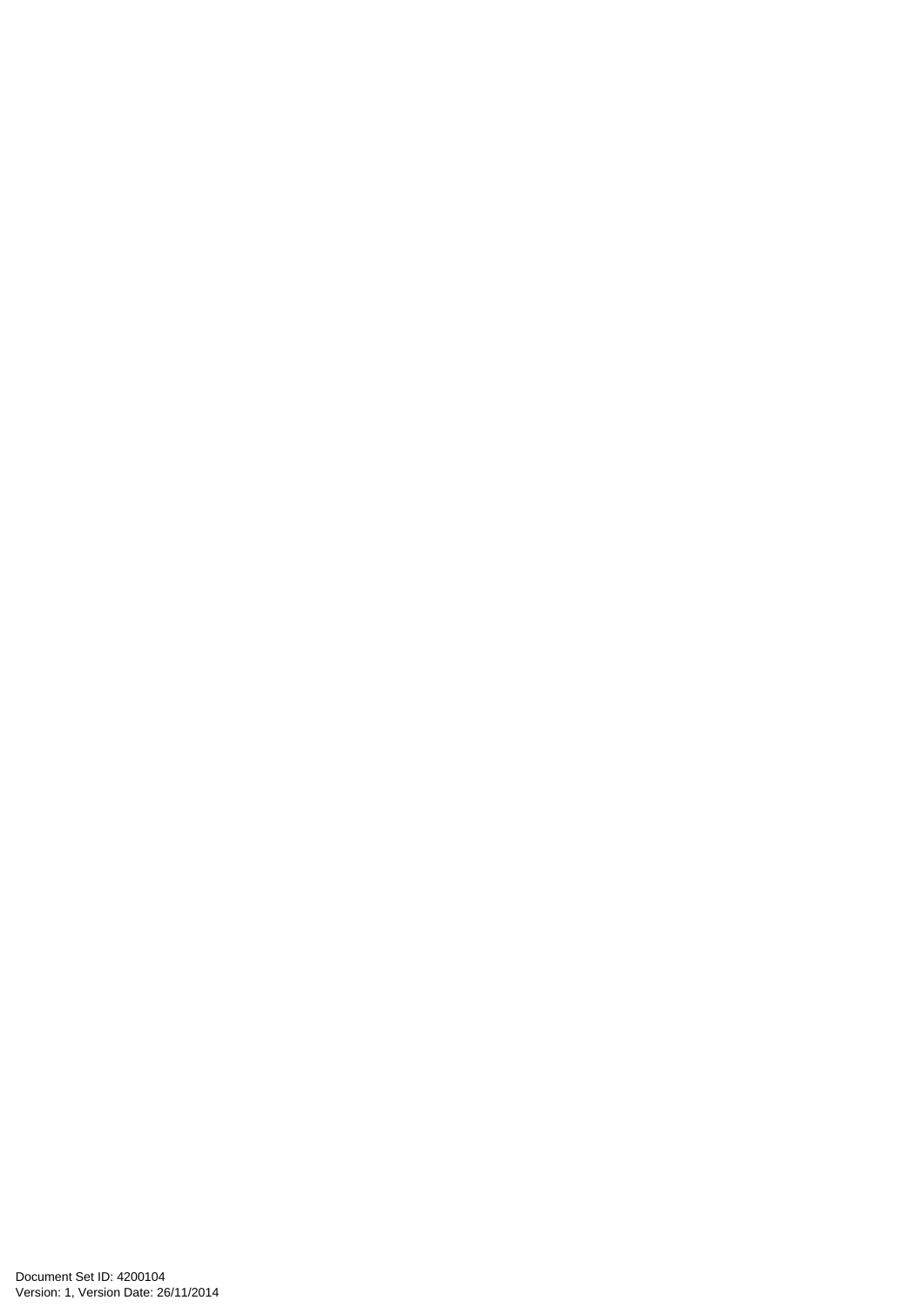## **CITY OF COCKBURN**

## **AGENDA TO BE PRESENTED TO THE SPECIAL COUNCIL MEETING TO BE HELD ON MONDAY, 22 JUNE 1998 AT 9:30P.M.**

## <span id="page-4-0"></span>**1. APPOINTMENT OF PRESIDING MEMBER [IF REQUIRED]**

#### <span id="page-4-1"></span>**2. PUBLIC ADDRESS SESSION**

#### <span id="page-4-2"></span>**3. APOLOGIES & LEAVE OF ABSENCE**

Mayor J. Grljusich - Apology

#### <span id="page-4-3"></span>**4. PURPOSE OF MEETING**

- <span id="page-4-4"></span>**4.1 (scm22/6/98) - To Grant a Leave of Absence to Mayor J. Grljusich**
- <span id="page-4-5"></span>**5. (scm22/6/98) - Leave of Absence - Mayor J. Grljusich (1705)**

#### **RECOMMENDATION**

That Council resolve to grant a Leave of Absence to Mayor J. Grljusich for the periods 26<sup>th</sup> to 30<sup>th</sup> June 1998 inclusive and 9<sup>th</sup> to 26<sup>th</sup> July 1998 inclusive.

## **COUNCIL DECISION**

That Council: